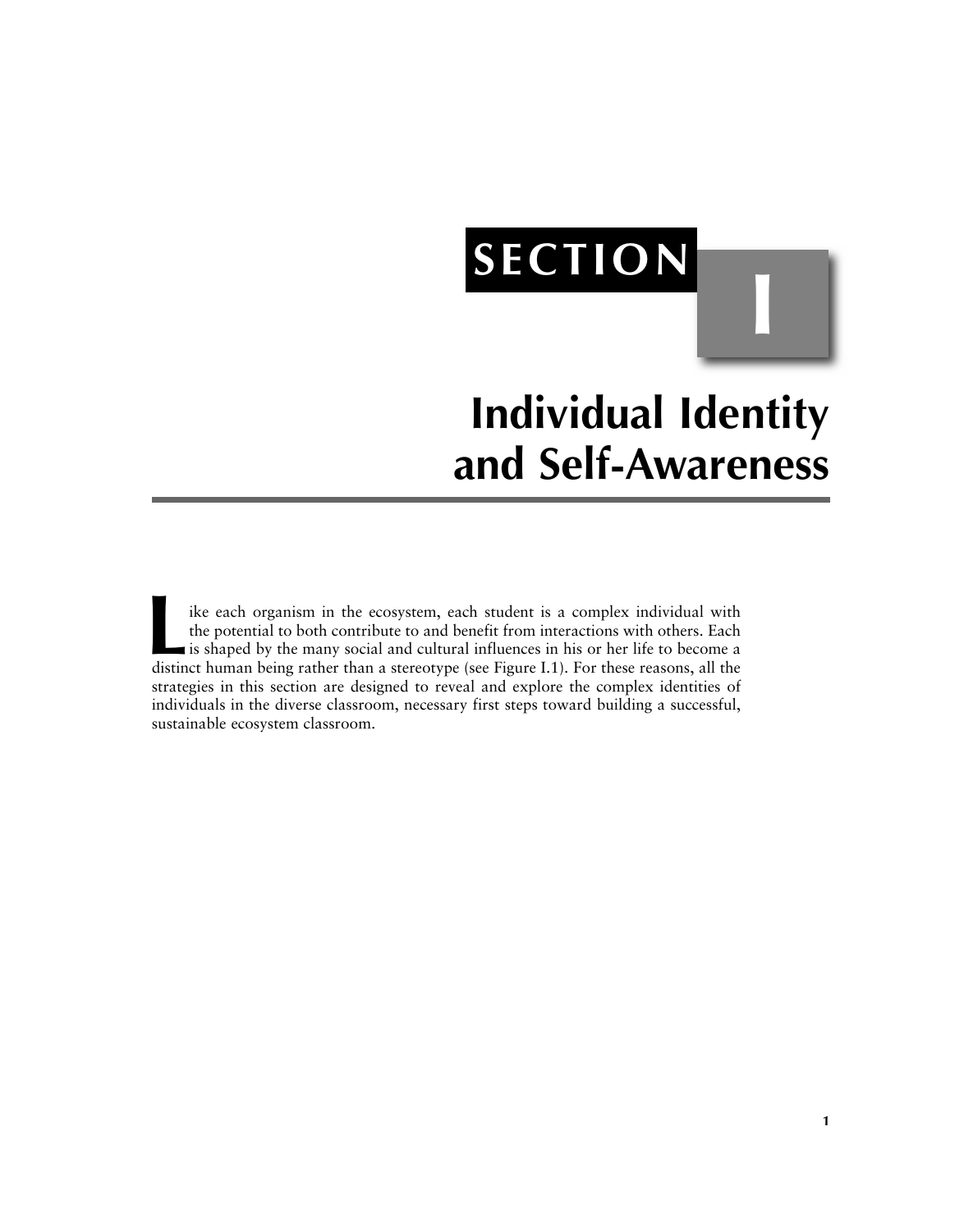#### **2** REACHING AND TEACHING DIVERSE POPULATIONS

#### Gender **Ethnicity** Race Class Religion H-C I Age  $\leftarrow$   $\qquad \qquad$   $\qquad \qquad$   $\qquad \qquad$   $\qquad \qquad$   $\qquad \qquad$  Nationality-I Sexual Geography  $\left\langle \begin{array}{c} \end{array} \right\rangle$   $\left\langle \begin{array}{c} \end{array} \right\rangle$  orientation Family Education status **Occupation**

#### **Figure I.1** Influences on Individual Identity Creation

 $I =$  the individual teacher or student, bounded by a dotted line/semipermeable membrane through which these influences pass

H-C = the home and communities in which the individual lives outside school; where the I comes from literally

Arrows = features of home and communities from which the individual's values, attitudes, and beliefs come; where the I comes from figuratively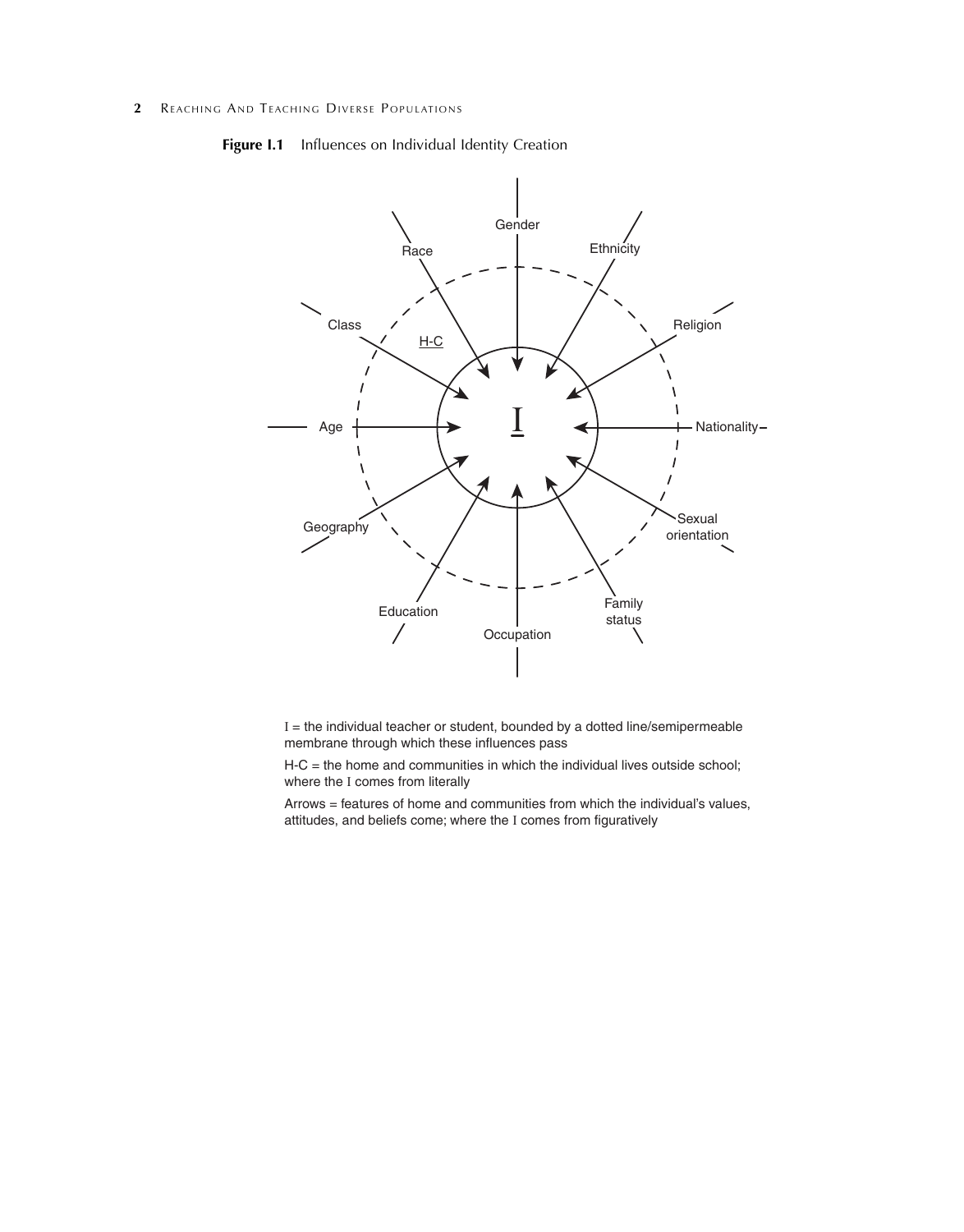## **Strategy 1 My Life**

## **as a \_\_\_\_\_\_\_\_**

#### **RATIONALE**

Every student—and teacher—has a life outside the classroom door. They are sons and daughters, brothers and sisters, friends and teammates, and so many other personas who, though not always evident, are always present when they are. In the college or university classroom, students are not often asked to think about who they are or who they are being, which allows them to believe their other-than-student identities are at least private, if not irrelevant. Becoming a teacher, however, requires that you consider the impact all aspects of your personal identities have on your developing professional self.

Consider the two of us. It is impossible for Andrea to deny, for example, that her life as the mother of a son affects her thinking and her teaching. Or to deny that being born and raised in New York City, being a baby boomer, an amateur chef, a newspaper junkie, an iPod novice, an online shopper, a stepmother, and an only child do the same. Likewise, it is impossible for Mary to deny that being the oldest of 10 children; being born and raised in a rural setting; being the mother of two children, a grandmother, an avid reader and traveler, and a dog lover; and leaving home in the East for 25 years in New Mexico inform her teaching and thinking.

This strategy begins making such personal disclosure gently, allowing you to articulate your own multiple identities and to bring more of yourself into the classroom. It acknowledges the many dimensions of your life not included in your identities as "student" and "classmate," and goes beyond the stereotypes associated with more usual identity markers—for example, white boy, black girl, Jew, lesbian—introducing the idea of multicultural identity in an inductive, easily accessed way.

When we do this strategy with students or with teachers, they often react the same way: "I didn't know you \_\_\_\_\_\_\_\_\_\_\_\_\_\_\_\_\_\_\_\_\_!" they exclaim to classmates or colleagues, even when they have known each other for years.

<sup>1.</sup> Write "My life as a \_\_\_\_\_\_\_\_\_\_\_\_" at the top of a notebook page. Then list as many ways as you can to fill in the blank.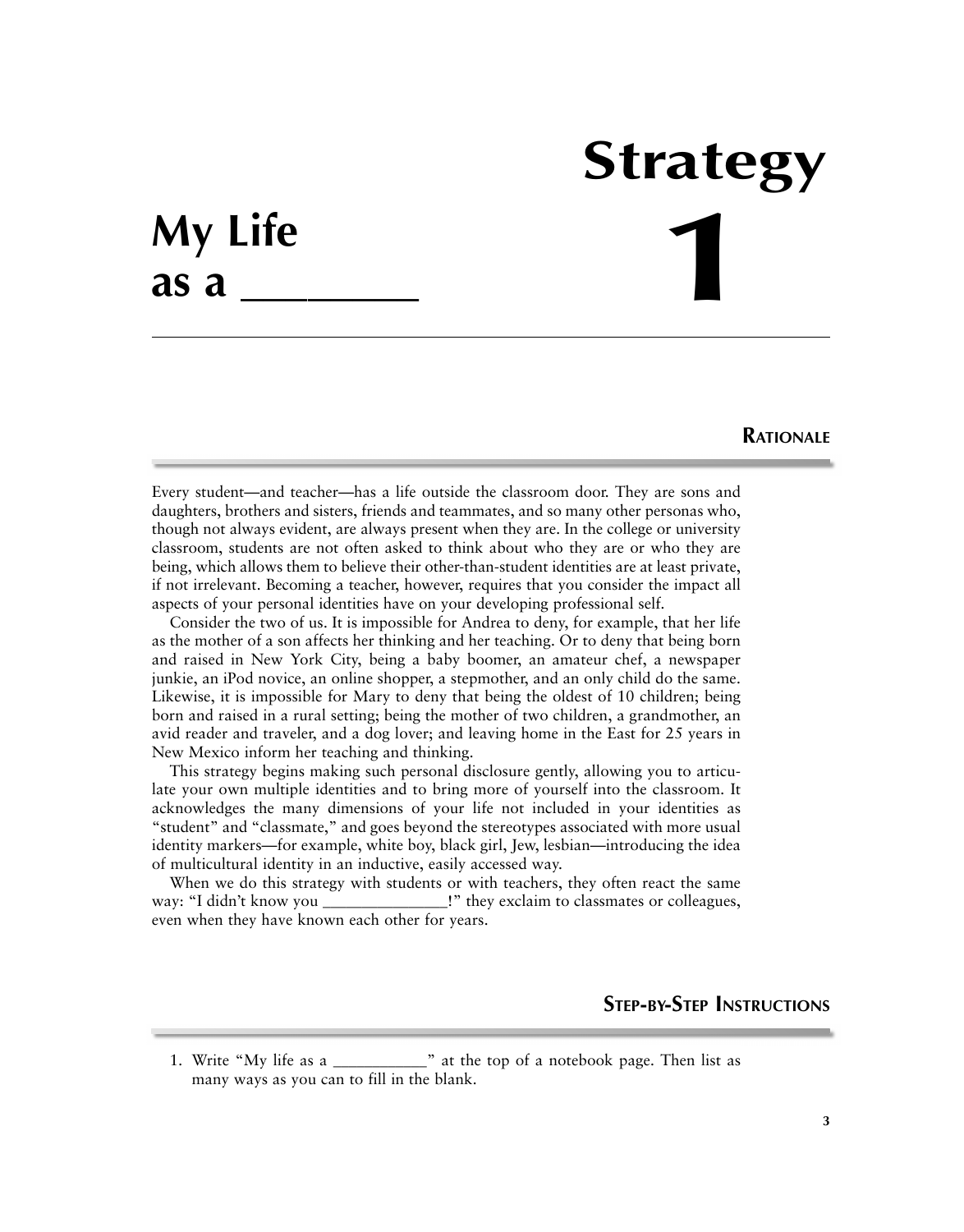- **4** SECTION I  $\blacklozenge$  Individual Identity and Sele-Awareness
	- 2. Participate in a class read-around, sharing one item from your list. As you listen to your classmates, add items you forgot until someone else said them. (Don't be surprised if the "Me, too" light goes on frequently as others share. That is exactly what this strategy intends to elicit.)
	- 3. After each student has shared once, repeat the cycle as many times as possible before you or one of your classmates says, "I'm out," meaning he or she has nothing that has not already been said.
	- 4. Pair-share: What did you notice as we did this? What did your partner notice? Jot down a shared list of what was surprising, reassuring, upsetting, puzzling, or any other reaction you experienced.
	- 5. Whole-class discussion: You and your partner share one item from your list. Listen as the other pairs do the same. In what ways is your class diverse? In what ways is it homogeneous?

What impact have your various identities had on your work as a student? What impact might they have on your work as a teacher?

6. Put your list in your professional portfolio.

#### **LOOKING BACK/LOOKING AHEAD**

What was it like to do this strategy? How might you use "My Life as a \_\_\_\_\_\_\_\_\_\_\_\_\_\_\_\_" in your own classroom?

\_\_\_\_\_\_\_\_\_\_\_\_\_\_\_\_\_\_\_\_\_\_\_\_\_\_\_\_\_\_\_\_\_\_\_\_\_\_\_\_\_\_\_\_\_\_\_\_\_\_\_\_\_\_\_\_\_\_\_\_\_\_\_\_\_\_\_\_\_\_\_\_\_\_\_

\_\_\_\_\_\_\_\_\_\_\_\_\_\_\_\_\_\_\_\_\_\_\_\_\_\_\_\_\_\_\_\_\_\_\_\_\_\_\_\_\_\_\_\_\_\_\_\_\_\_\_\_\_\_\_\_\_\_\_\_\_\_\_\_\_\_\_\_\_\_\_\_\_\_\_

\_\_\_\_\_\_\_\_\_\_\_\_\_\_\_\_\_\_\_\_\_\_\_\_\_\_\_\_\_\_\_\_\_\_\_\_\_\_\_\_\_\_\_\_\_\_\_\_\_\_\_\_\_\_\_\_\_\_\_\_\_\_\_\_\_\_\_\_\_\_\_\_\_\_\_

\_\_\_\_\_\_\_\_\_\_\_\_\_\_\_\_\_\_\_\_\_\_\_\_\_\_\_\_\_\_\_\_\_\_\_\_\_\_\_\_\_\_\_\_\_\_\_\_\_\_\_\_\_\_\_\_\_\_\_\_\_\_\_\_\_\_\_\_\_\_\_\_\_\_\_

\_\_\_\_\_\_\_\_\_\_\_\_\_\_\_\_\_\_\_\_\_\_\_\_\_\_\_\_\_\_\_\_\_\_\_\_\_\_\_\_\_\_\_\_\_\_\_\_\_\_\_\_\_\_\_\_\_\_\_\_\_\_\_\_\_\_\_\_\_\_\_\_\_\_\_

#### **CONTENT-AREA EXTENSIONS**

*English/Language Arts:* This list can be the first page in a writer's notebook, the source of possible topics for any mode of writing.

*Reading/Literature:* These lists can suggest ways into multicultural literature beyond the usual race, gender, or ethnicity paths.

*Social Studies:* These identities provide ways to begin talking about how communities are formed and how they interact.

*English Language Learners (ELLs):* ELLs, those with learning disabilities (LD), and otherwise "identified" students become more than their labels and the expected identities attached.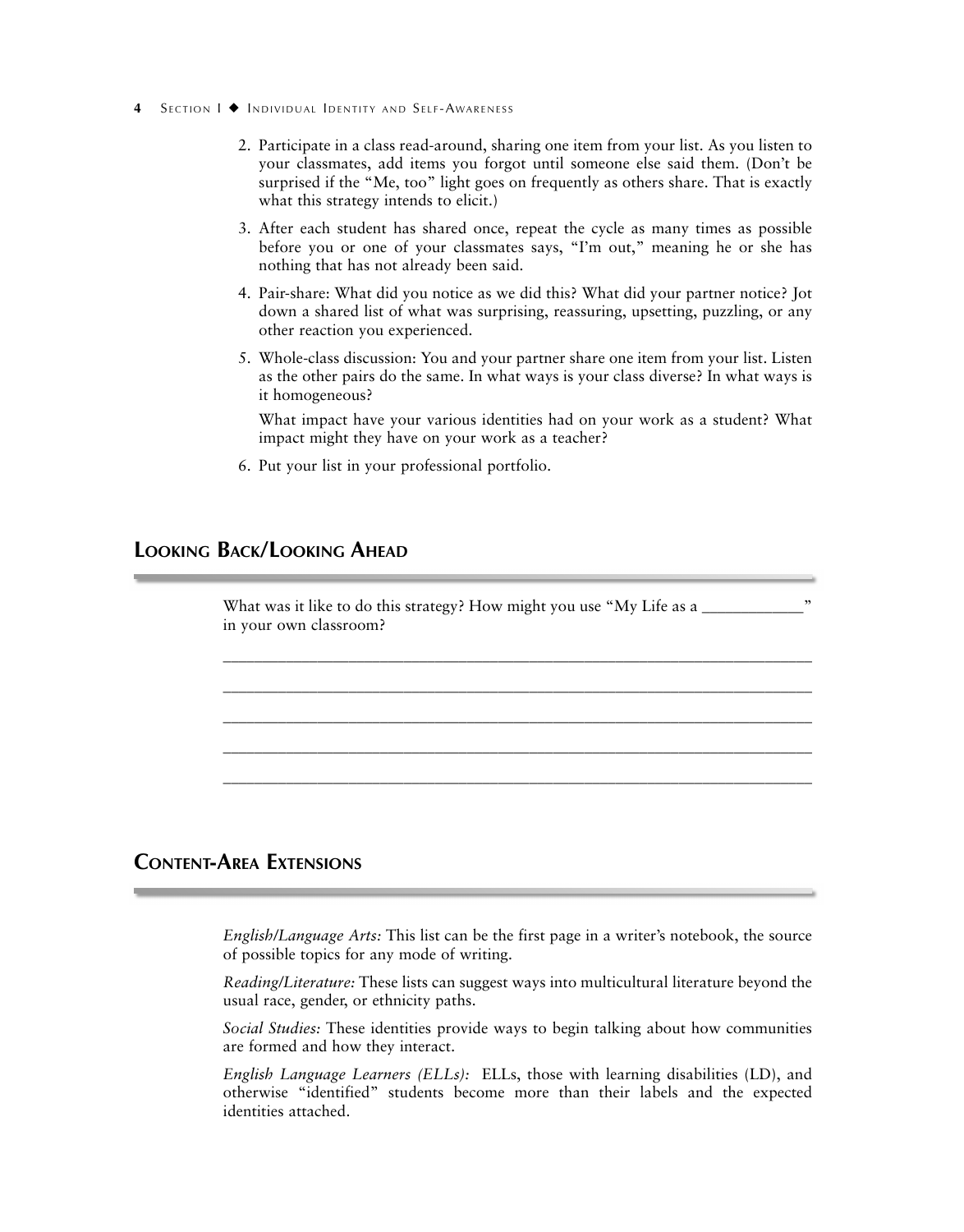This strategy helps new teachers meet their colleagues, whether in an induction program or a mixed staff setting. It helps veteran teachers get to know each other in new ways. For both groups, it builds community, making room for more aspects of each person in the building or department. In addition, it helps all teachers consider aspects of their identity that may help—or work against—building relationships with students as well as colleagues.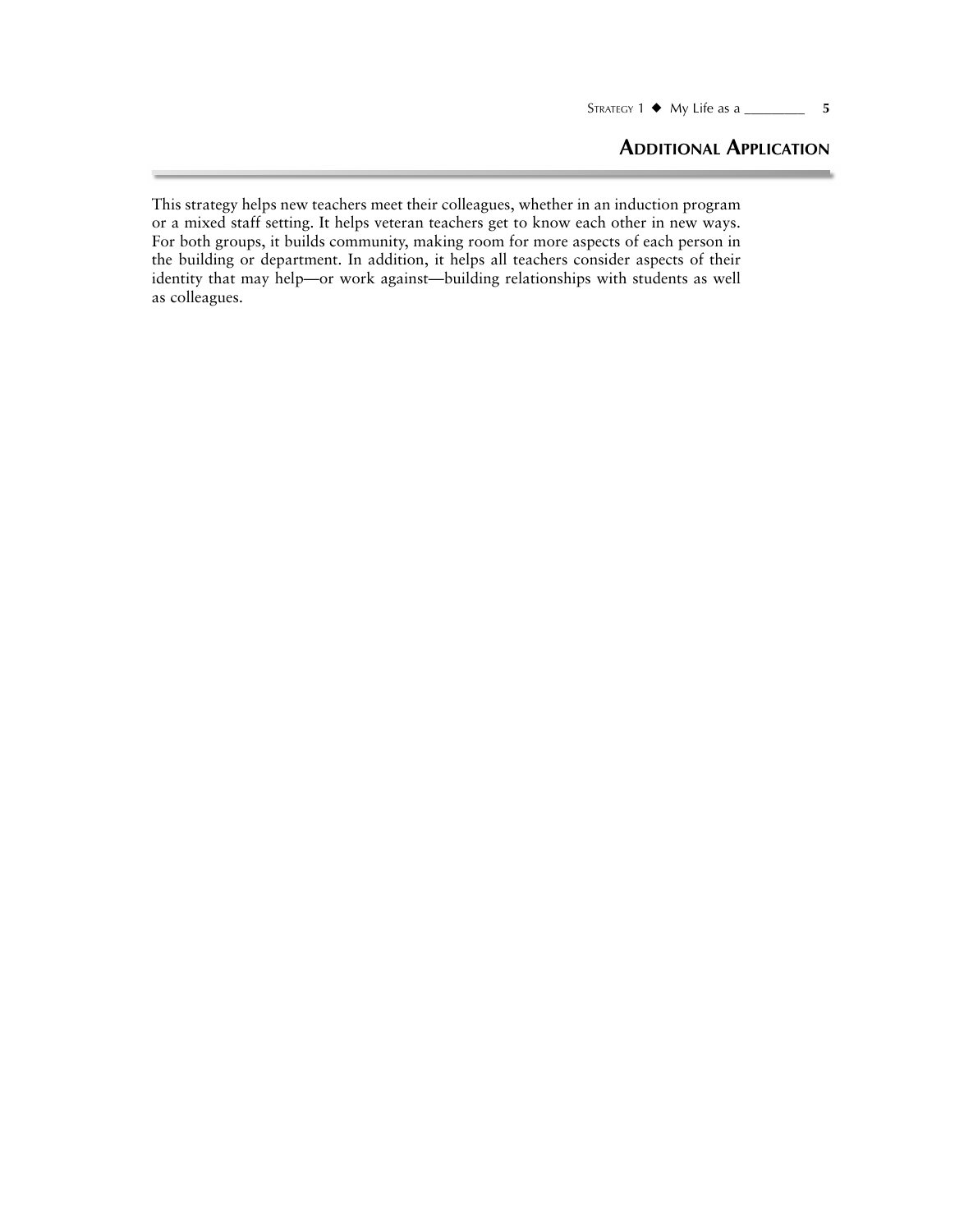## **Strategy**



#### **RATIONALE**

While preservice teachers like you are able to self-identify in terms of your roles (as the "My Life as a \_\_\_\_\_" strategy demonstrates), many students say they have no identifiable culture. This strategy expands the notion of diversity by acknowledging that everyone comes from somewhere specific, particular, different, and special. From the ecosystem perspective, this strategy reveals the interaction of individual and social environments, acknowledging that no one is a self-creation, that everyone is a part of an ecosystem that creates and is created in return.

#### **NOTE TO INSTRUCTOR**

When we begin this strategy, we brainstorm with the class before asking students to brainstorm alone. We do this to ensure that students realize that the experiences, people, places, and things we want them to think about are what's special and meaningful to the individual and may range from salad dressing to salvation.

- 1. Divide a notebook page into four columns or quarters. Label them People, Places, Experiences, and Things.
- 2. Brainstorm people, places, experiences, and things from your own life that are meaningful to you. They can be big or small, commonplace or unusual. List them in the appropriate categories.

<sup>\*</sup>From George Ella Lyons.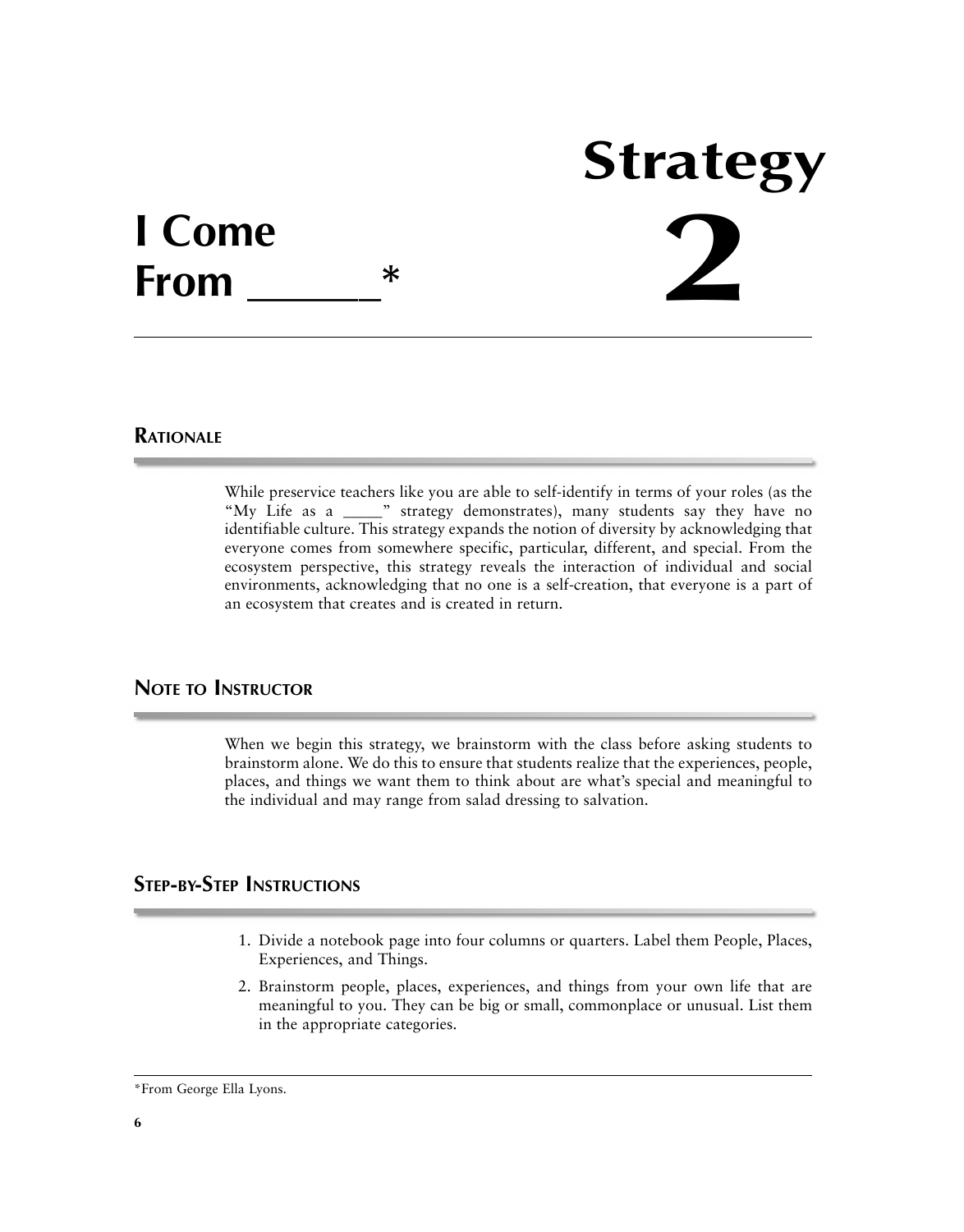For example, under "People," Andrea might include her tenth-grade English teacher as well as her immigrant grandfather. Under "Places," she might list her grandmother's kitchen as well as the summer camp she attended for many years. "Experiences" might include riding her bike through the neighborhood, riding the subway alone for the first time, and reading Nancy Drew mysteries. "Things" could be her grandmother's afghan and her son's first-grade school picture, in addition to other possibilities.

- 3. Read the sample "I Come From" poems at the end of this strategy.
- 4. Using your brainstormed ideas as a place to begin, write the first draft of an "I Come From" poem, using the format modeled by the examples.
- 5. Share your poem with classmates by reading it aloud in a small group or any other way your instructor directs.
- 6. Whole-class discussion: What do you notice about where your class comes from? What similarities and differences enrich your classroom community?
- 7. Place your poem in your professional portfolio.

#### **LOOKING BACK/LOOKING AHEAD**

What was it like to do this strategy? How might you use "I Come From \_\_\_\_\_\_" in your own classroom?

 $\overline{\phantom{a}}$  , and the set of the set of the set of the set of the set of the set of the set of the set of the set of the set of the set of the set of the set of the set of the set of the set of the set of the set of the s

 $\overline{\phantom{a}}$  , and the set of the set of the set of the set of the set of the set of the set of the set of the set of the set of the set of the set of the set of the set of the set of the set of the set of the set of the s

 $\overline{\phantom{a}}$  , and the set of the set of the set of the set of the set of the set of the set of the set of the set of the set of the set of the set of the set of the set of the set of the set of the set of the set of the s

 $\overline{\phantom{a}}$  , and the set of the set of the set of the set of the set of the set of the set of the set of the set of the set of the set of the set of the set of the set of the set of the set of the set of the set of the s

 $\overline{\phantom{a}}$  , and the set of the set of the set of the set of the set of the set of the set of the set of the set of the set of the set of the set of the set of the set of the set of the set of the set of the set of the s

#### **CONTENT-AREA EXTENSIONS**

*Language Arts:* This strategy can be a poetry-writing experience. It can also be a literary analysis strategy when written from the point of view of a character in a piece of literature being studied.

*Social Studies:* This strategy helps students understand what life is like for people in particular communities or cultures.

*Science:* "I Come From" poems can be written about animals, plants, even geographic and geologic formations being studied.

*Foreign Language:* "I Come From" poems can help students explore what it would be like to live in the land of the language being learned.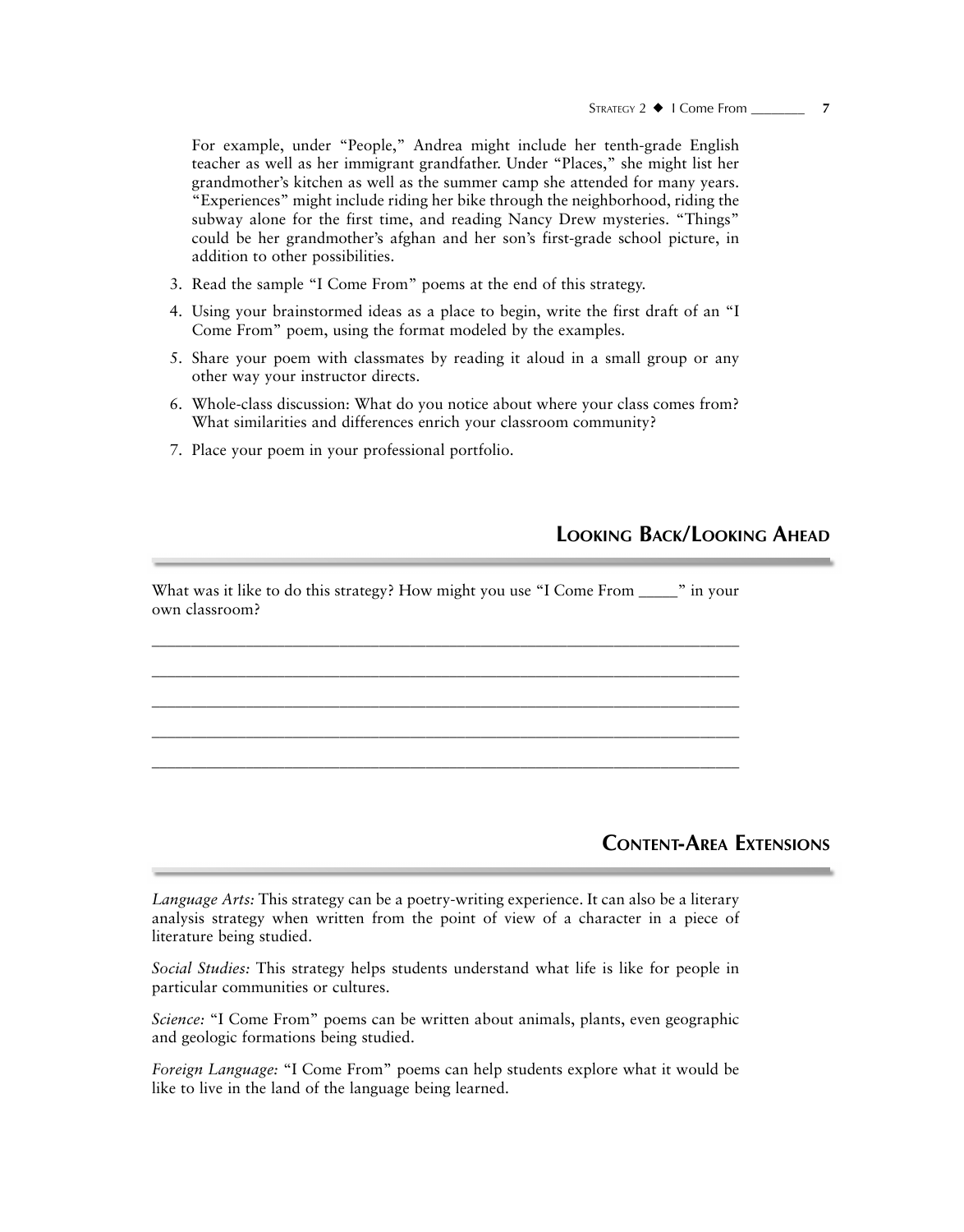8 SECTION I  $\blacklozenge$  Individual Identity and Sele-Awareness

#### **ADDITIONAL APPLICATION**

For new teacher induction programs, this strategy builds a sense of who we in this district are and what we bring to the new shared endeavor. It does the same for veteran teachers, while also helping to explain shared but unexamined history together.

#### **SAMPLE EXCERPTS FROM "I COME FROM" POEMS**

I Come From I come from the rolling hills Beautifully tinted green I come from the smell of wet wool As the sheep pass you on the roads I come from ruddy faces Loud laughter pouring from the pubs And the clunk of your shoes on cobbled streets I come from a broken nation. ... I come from Ireland

#### I Come From

I come from a baseball team wanting to win I come from a family not ashamed of their skin

I come from a red-brick ranch house I come from a family strong at the mouth

I come from a house where my best friend is my brother I come from a room where I was one with "my cover." I come from a house full of my hopes and my fears.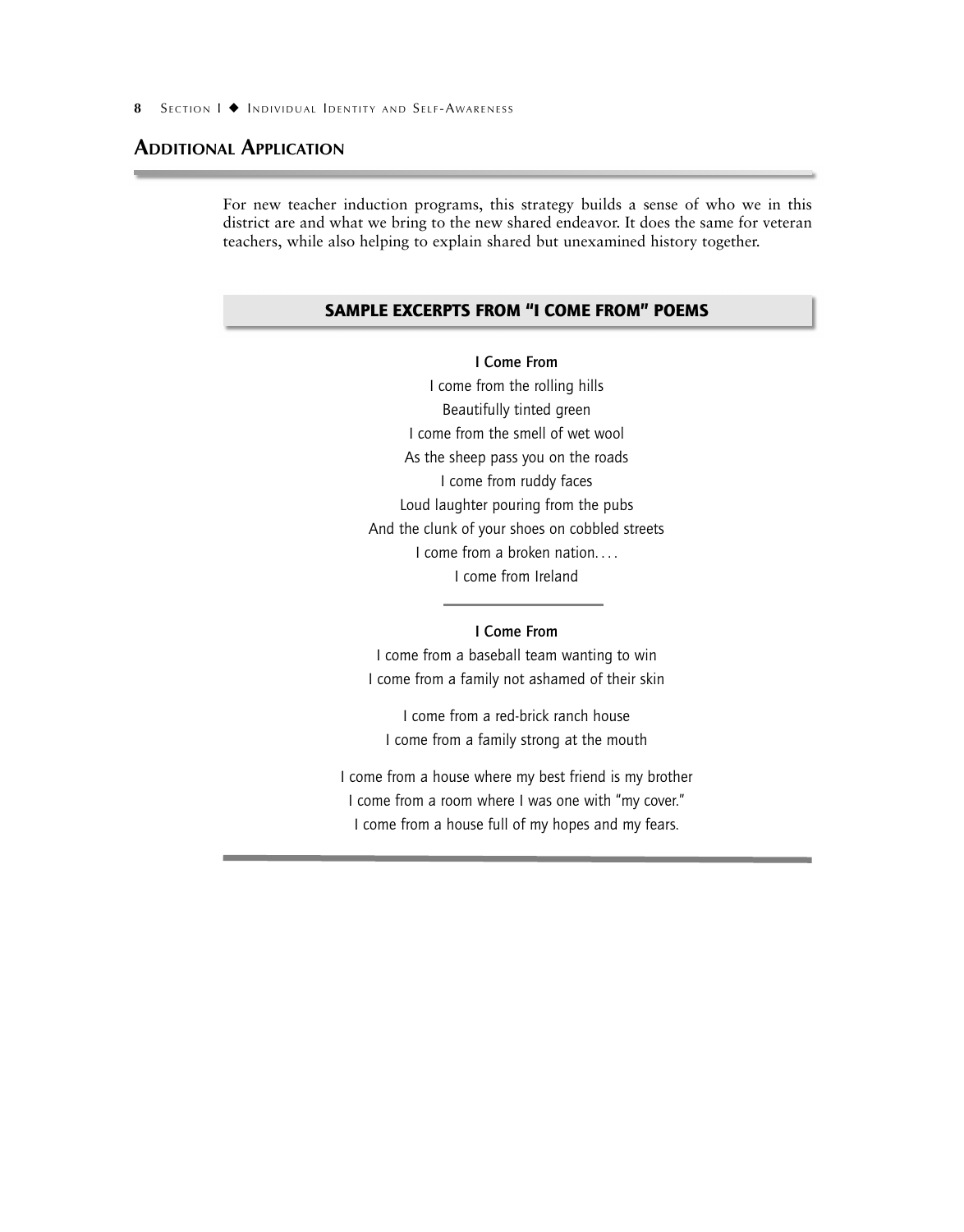## **Strategy My Name\* 3**

#### **RATIONALE**

Andrea's maiden name was Vigderman. This had two consistent results: She sat in the last row, closer to or further from the back depending on how many Wilsons, Youngs, and Zeiglers there were, and she guessed how much her teachers cared about her by whether they learned to pronounce her name correctly. Even her first name told her that: Those who accented the second syllable were more interested in what they thought than in who she was. Then there was the French teacher who decided she looked "more like a Denise" and called her that for all of ninth grade, much to her consternation.

Individuals are not just names on a roster, nor is classroom learning a solitary pursuit. Each student in a room contributes to—or distracts from—the shared work of sustaining the ecosystem, so the foundation for sharing should be laid early and explicitly. This strategy helps build community early in the semester, allowing you to get to know your classmates both individually and collectively, laying the foundation for more effective communication, interaction, and support throughout the term.

- 1. Read "My Name," by Sandra Cisneros, found at the end of this strategy.
- 2. Write about your own name for 8–10 minutes.
- 3. Pair-share what you've written by reading it aloud to your partner and listening to what he or she has written.
- 4. Introduce your partner to the class.
- 5. Whole-class discussion: What did you learn about each other from doing this? What did you learn about yourself?
- 6. Place your writing in your professional portfolio.

<sup>\*</sup>This is a National Writing Project favorite.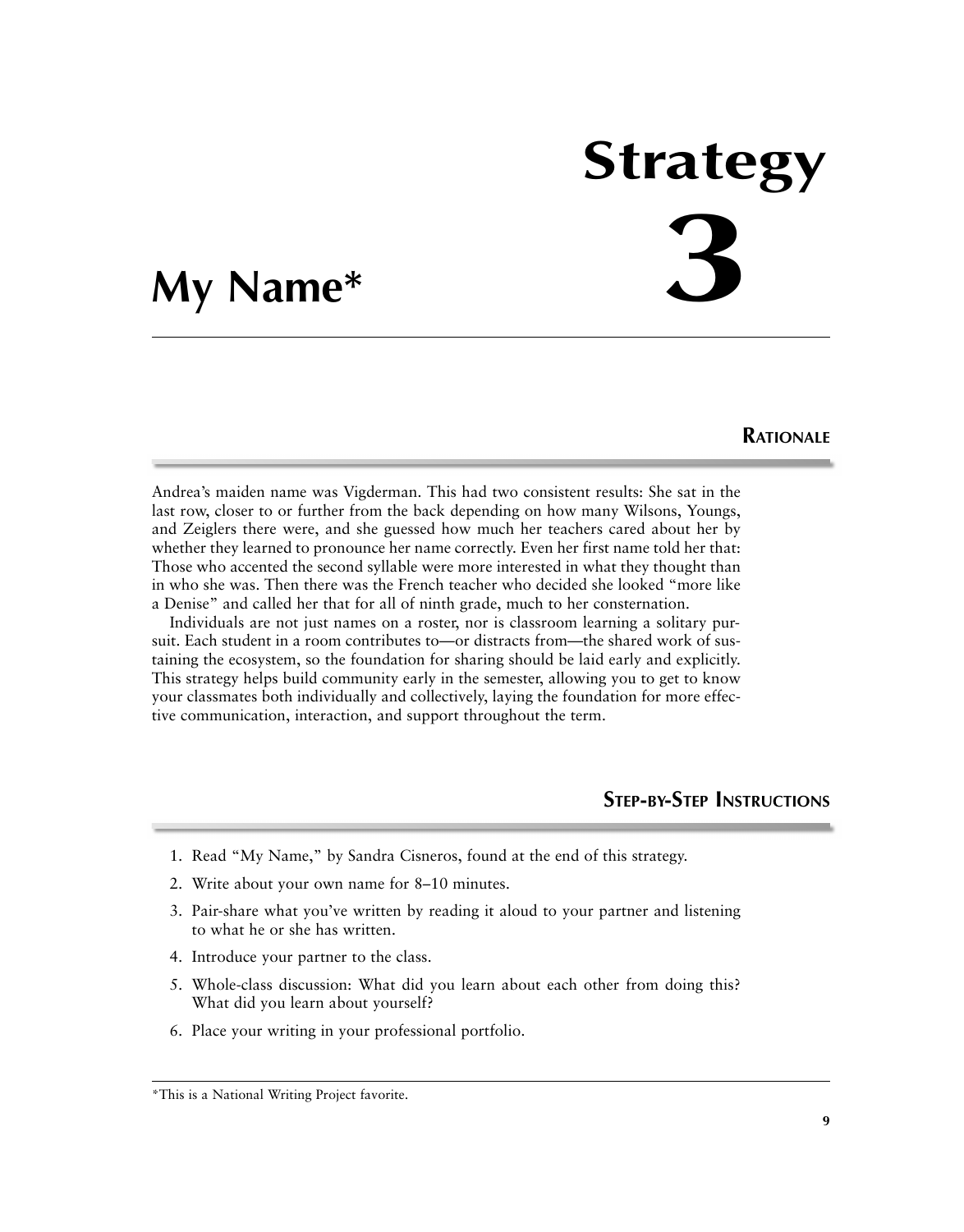10 SECTION I  $\blacklozenge$  Individual Identity and Self-Awareness

#### **LOOKING BACK/LOOKING AHEAD**

What was it like to do this strategy? How might you use "My Name" in your own classroom?

\_\_\_\_\_\_\_\_\_\_\_\_\_\_\_\_\_\_\_\_\_\_\_\_\_\_\_\_\_\_\_\_\_\_\_\_\_\_\_\_\_\_\_\_\_\_\_\_\_\_\_\_\_\_\_\_\_\_\_\_\_\_\_\_\_\_\_\_\_\_\_\_\_\_\_\_\_\_

\_\_\_\_\_\_\_\_\_\_\_\_\_\_\_\_\_\_\_\_\_\_\_\_\_\_\_\_\_\_\_\_\_\_\_\_\_\_\_\_\_\_\_\_\_\_\_\_\_\_\_\_\_\_\_\_\_\_\_\_\_\_\_\_\_\_\_\_\_\_\_\_\_\_\_\_\_\_

\_\_\_\_\_\_\_\_\_\_\_\_\_\_\_\_\_\_\_\_\_\_\_\_\_\_\_\_\_\_\_\_\_\_\_\_\_\_\_\_\_\_\_\_\_\_\_\_\_\_\_\_\_\_\_\_\_\_\_\_\_\_\_\_\_\_\_\_\_\_\_\_\_\_\_\_\_\_

\_\_\_\_\_\_\_\_\_\_\_\_\_\_\_\_\_\_\_\_\_\_\_\_\_\_\_\_\_\_\_\_\_\_\_\_\_\_\_\_\_\_\_\_\_\_\_\_\_\_\_\_\_\_\_\_\_\_\_\_\_\_\_\_\_\_\_\_\_\_\_\_\_\_\_\_\_\_

\_\_\_\_\_\_\_\_\_\_\_\_\_\_\_\_\_\_\_\_\_\_\_\_\_\_\_\_\_\_\_\_\_\_\_\_\_\_\_\_\_\_\_\_\_\_\_\_\_\_\_\_\_\_\_\_\_\_\_\_\_\_\_\_\_\_\_\_\_\_\_\_\_\_\_\_\_\_

#### **CONTENT-AREA EXTENSIONS**

*Language Arts:* This strategy can be used in the study of nomenclature, as connected to semantics or literature.

*Social Studies and Foreign Language:* This strategy can help students understand the connection between people's names and the cultures they live in.

*Science:* This strategy can help students understand how different plants, animals, and species got their names.

*English Language Learners:* These students' more unusual names become explicable and valued, whether in their own or in an inclusion classroom.

#### **ADDITIONAL APPLICATION**

This strategy serves the same community-building purpose with any group that will be working together over time. New teachers need to feel seen and known as they begin work in a district. It is also surprising how often veteran teachers, even in the same building, do not know more about their colleagues than what grade or subject they teach. Getting to know each other by name in a meaningful way enhances the shared nature of community and goals, making it easier to work and problem solve together.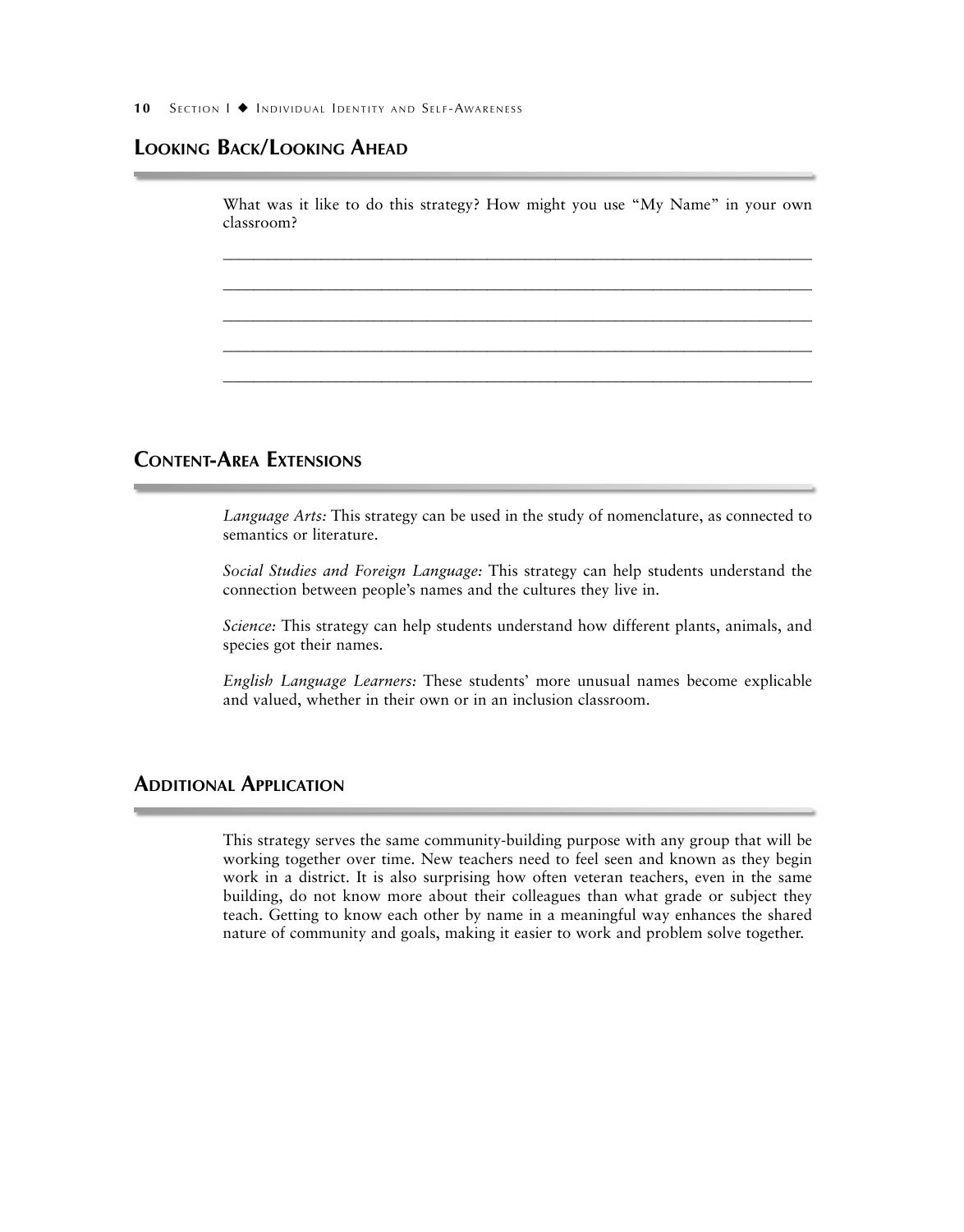#### **MY NAME**

#### *By Sandra Cisneros*

In English my name means hope. In Spanish it means too many letters. It means sadness, it means waiting. It is like the number nine. A muddy color. It is the Mexican records my father plays on Sunday mornings when he is shaving, songs like sobbing.

It was my great-grandmother's name and now it is mine. She was a horse woman too, born like me in the Chinese year of the horse—which is supposed to be bad luck if you're born female—but I think this is a Chinese lie because the Chinese, like the Mexicans, don't like their women strong.

My great-grandmother. I would've liked to have known her, a wild horse of a woman, so wild she wouldn't marry until my great-grandfather threw a sack over her head and carried her off. Just like that, as if she were a fancy chandelier. That's the way he did it.

And the story goes she never forgave him. She looked out the window all her life, the way so many women sit their sadness on an elbow. I wonder if she made the best with what she got or was she sorry because she couldn't be all the things she wanted to be. Esperanza. I have inherited her name, but I don't want to inherit her place by the window.

At school they say my name funny as if the syllables were made out of tin and hurt the roof of your mouth. But in Spanish my name is made out of a softer something, like silver, not quite as thick as sister's name Magdalena which is uglier than mine. Magdalena who at least can come home and become Nenny. But I am always Esperanza.

I would like to baptize myself under a new name, a name more like the real me, the one nobody sees. Experanza as Lisandra or Maritza or Zeze the X. Yes. Something like Zeze the X will do.

*Source:* From *The House on Mango Street*. Copyright © 1984 by Sandra Cisneros. Published by Vintage Books, a division of Random House, Inc., and in hardcover by Alfred A. Knopf in 1994. By permission of Susan Bergholz Literary Services, New York, NY and Lamy, NM. All rights reserved.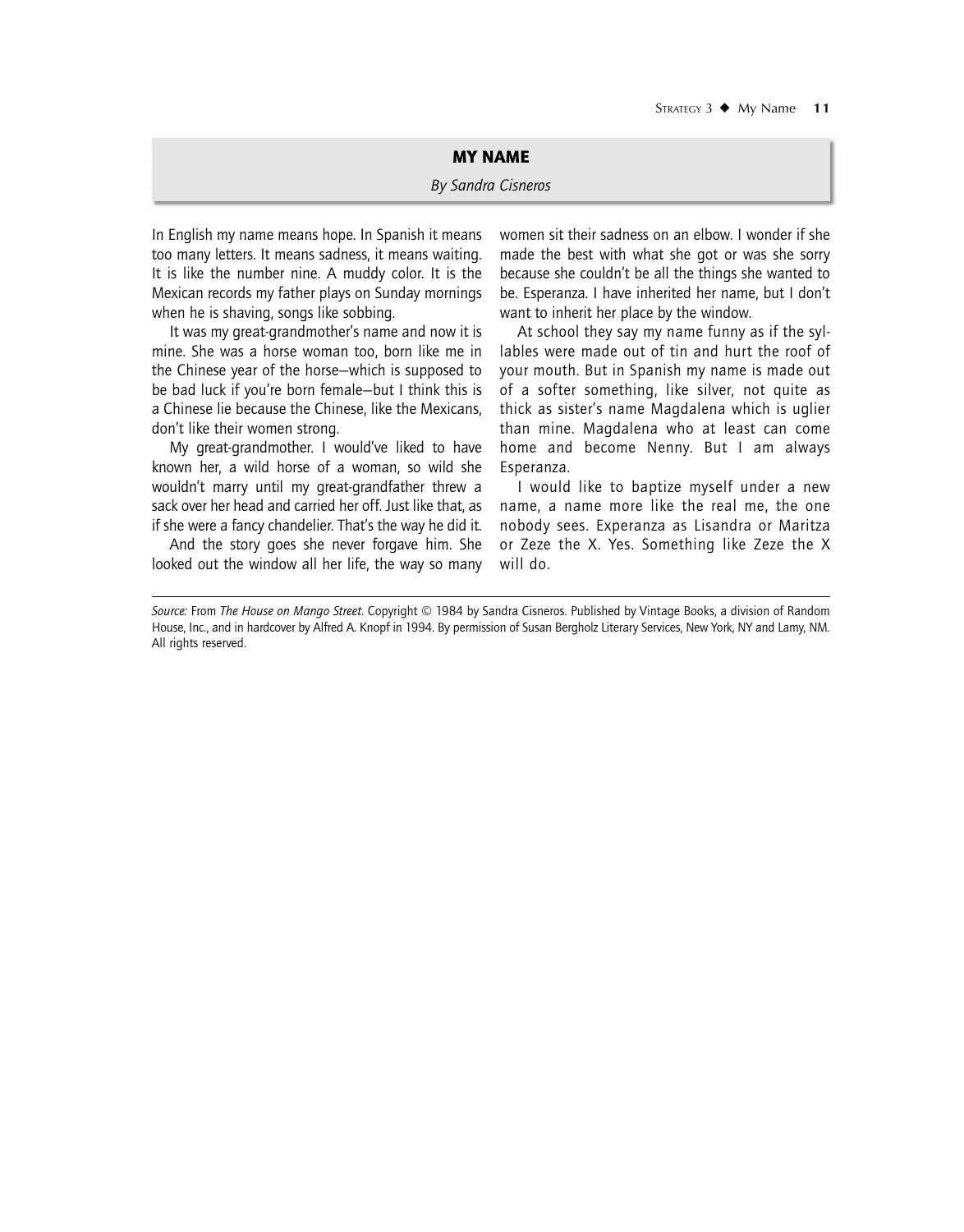### **4 Metaphorical Me**

# **Strategy**

The Grab Bag

#### **RATIONALE**

Just as people often make snap judgments about others based on appearance and superficial behaviors, we often do the same to ourselves. The fraternity sweatshirt or team hat that you wear, and the people you sit with in the cafeteria or party with on Friday night, may provide a mirror image of—but not a window into—who you are.

This strategy uses metaphor as a heuristic to expand your self-awareness beyond the obvious. You will reflect upon your personal attributes in terms of an inanimate object, which will help you to move beyond surface features to deeper characteristics of which you may not be as aware. While our students often have fun with this strategy, they also begin to appreciate the diversity of personal attributes among their classmates who might appear to dress, look, and speak the same language.

In addition to asking you to consider your own personal attributes, this strategy demonstrates the importance of looking beyond the surface features of your future students in order to create a classroom ecosystem that is responsive to all individuals. You will explore multidimensional aspects of yourself, so that you will be better prepared to look beyond the physical and outer appearances of your future students to see the person within each and every one of them.

#### **NOTE TO INSTRUCTOR**

This strategy requires some variation of the household objects listed below. You may require students to bring an object to class as noted in the Step-by-Step Instructions or bring in enough objects for the entire class yourself. You will need to bring a tote bag, box, or some receptacle in which to place the objects—preferably, a receptacle in which the objects are not visible.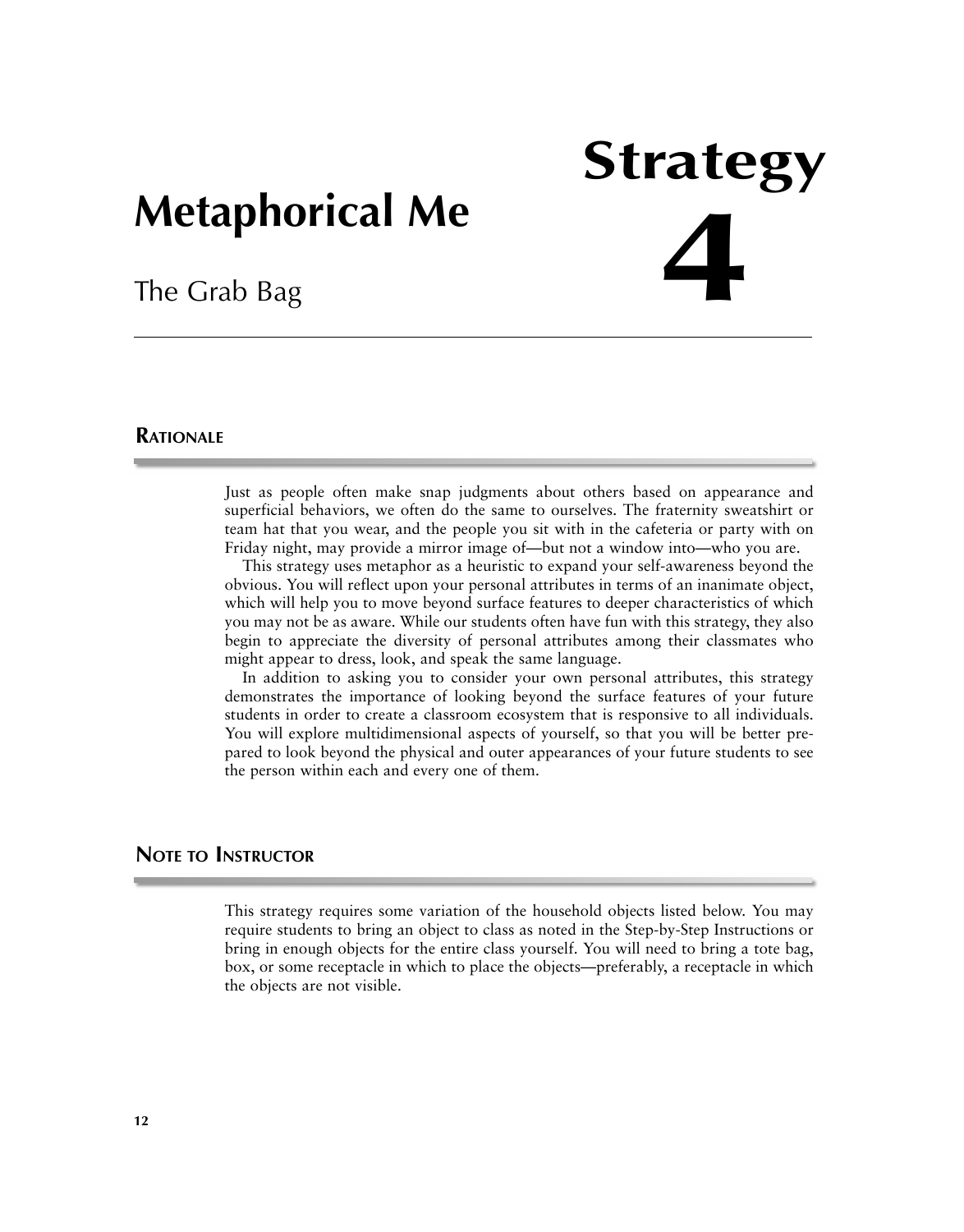Bring an object from home or use an object from your backpack. The objects may be as common and disparate as a light bulb, key, pet leash, conch shell, duct tape, rock, mug, spool of thread, stapler, or a pad of Post-it notes.

#### **STEP-BY-STEP INSTRUCTIONS**

- 1. Place your object in the box, tote bag, or other receptacle provided by your instructor.
- 2. When the receptacle is passed to you, without looking inside, select an object other than your own.
- 3. Study your object. Note both the surface attributes and the unseen attributes.
- 4. List as many attributes of the item as you can in your notebook or journal.

For example, Mary's student selected a roll of gray duct tape and listed the following attributes: gray, soft, sticky, round, strong, reliable, utilitarian, practical, useful, holds things together, covers cracks, and so on.

- 5. List some similarities between your object's attributes and your own personality/attributes that might not be obvious to someone who doesn't know you. For example, this student wrote "gray," and next to it she wrote, "Sometimes I have gray days (moody); practical  $=$  I am a practical person. I don't rush into things. Holds things together = my family tells me I hold them together." You may also list ways in which you are *not* like your object, e.g., not practical, not gray like the duct tape.
- 6. Develop an analogy using five or more sentences in your notebook.

For example, here's an excerpt from the above student: "Some people may not realize just how much I am like this duct tape. On certain days I feel a bit gray just like the color of this duct tape. I also might seem a bit moody and cranky but like the outside of the duct tape I'm also soft and sensitive ... I hold things together, and I'm also very strong like this duct tape. My family tells me that I hold them together through thick and thin times. I'm also reliable, steady, and strong. However, I'm not round but straight and narrow when it comes to my physical appearance."

- 7. Pair-share with classmate or in small groups, by reading—not telling—what you wrote.
- 8. Whole-class discussion: What surprised you about your pair-share partner or other classmates? What similarities and differences enrich your classroom ecosystem?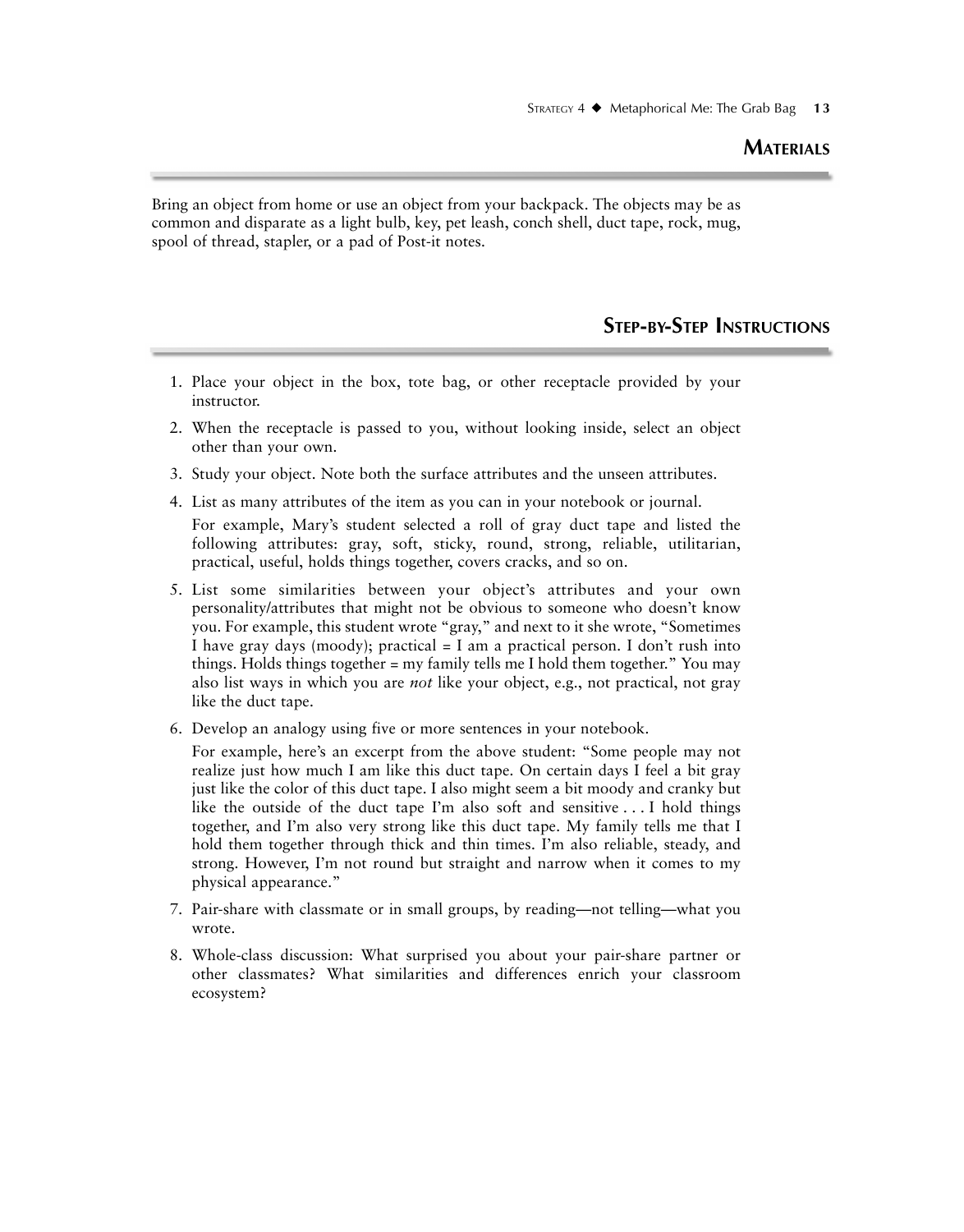#### **LOOKING BACK/LOOKING AHEAD**

In a few sentences, reflect upon your experience with this strategy. What did you notice? What surprised you? Now explain how you might use this strategy in your future classroom.

\_\_\_\_\_\_\_\_\_\_\_\_\_\_\_\_\_\_\_\_\_\_\_\_\_\_\_\_\_\_\_\_\_\_\_\_\_\_\_\_\_\_\_\_\_\_\_\_\_\_\_\_\_\_\_\_\_\_\_\_\_\_\_\_\_\_\_\_\_\_\_\_\_\_\_\_\_\_

\_\_\_\_\_\_\_\_\_\_\_\_\_\_\_\_\_\_\_\_\_\_\_\_\_\_\_\_\_\_\_\_\_\_\_\_\_\_\_\_\_\_\_\_\_\_\_\_\_\_\_\_\_\_\_\_\_\_\_\_\_\_\_\_\_\_\_\_\_\_\_\_\_\_\_\_\_\_

\_\_\_\_\_\_\_\_\_\_\_\_\_\_\_\_\_\_\_\_\_\_\_\_\_\_\_\_\_\_\_\_\_\_\_\_\_\_\_\_\_\_\_\_\_\_\_\_\_\_\_\_\_\_\_\_\_\_\_\_\_\_\_\_\_\_\_\_\_\_\_\_\_\_\_\_\_\_

\_\_\_\_\_\_\_\_\_\_\_\_\_\_\_\_\_\_\_\_\_\_\_\_\_\_\_\_\_\_\_\_\_\_\_\_\_\_\_\_\_\_\_\_\_\_\_\_\_\_\_\_\_\_\_\_\_\_\_\_\_\_\_\_\_\_\_\_\_\_\_\_\_\_\_\_\_\_

\_\_\_\_\_\_\_\_\_\_\_\_\_\_\_\_\_\_\_\_\_\_\_\_\_\_\_\_\_\_\_\_\_\_\_\_\_\_\_\_\_\_\_\_\_\_\_\_\_\_\_\_\_\_\_\_\_\_\_\_\_\_\_\_\_\_\_\_\_\_\_\_\_\_\_\_\_\_

#### **CONTENT-AREA EXTENSIONS**

*Science/Math:* In a science or mathematics unit on crystals and their properties/attributes, display a variety of crystals that the students have studied. Possibilities include the following: barite, pyrite, silver, gold, diamond, garnet, galena, topaz, calcite, gypsum, turquoise, quartz, and zircon.

*Science:* When studying the animal or plant kingdom, ask students to choose one or two animals or plants on which to become experts. Then ask them to draw comparisons between the attributes of one of the animals or plants and themselves.

*Math:* Have students choose the vocabulary or objects from a math lesson, e.g., triangle, rectangle, octagon in Step 1 above; skip Step 2.

*History:* Have students choose artifacts from the era the class is studying in Step 1; skip Step 2.

*English Language Learners:* The above lesson is an excellent way to reinforce vocabulary and deepen understanding of figurative language, which often poses problems for non-native speakers.

#### **ADDITIONAL APPLICATION**

New and veteran teachers can use this strategy in a variety of ways. It can serve as an ice breaker and community builder. They can consider how they might use it in their own classrooms or make connections to other strategies they use or have observed.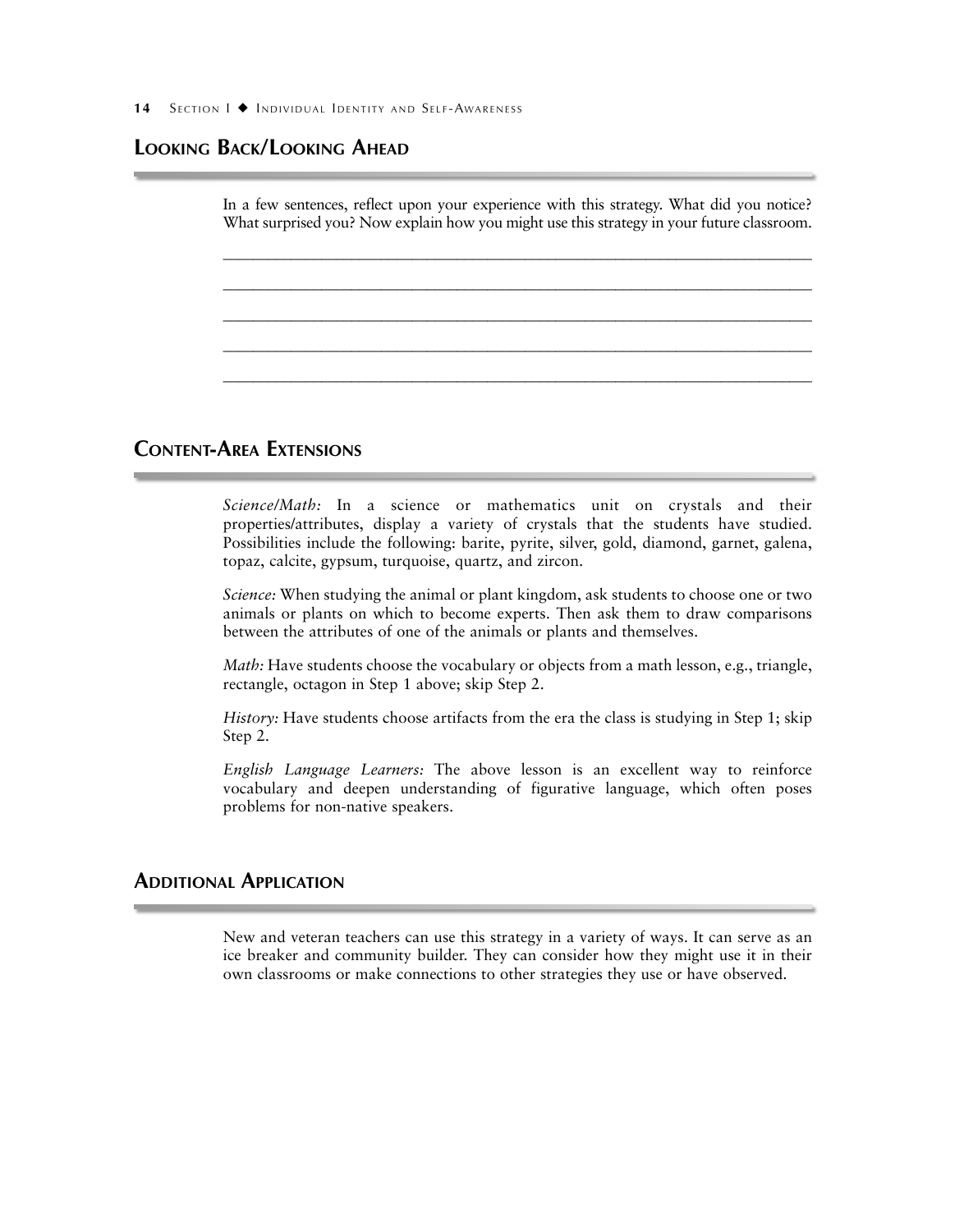# **Strategy**

## Professional<br>Identity Collage **Identity Collage**

#### **RATIONALE**

Whether on Facebook, MySpace, or some other 21st-century web venue, many of you may share facets of your identities with friends and strangers alike. From blog postings to pictures to podcasts, personal identity is made public via the web. This collage strategy shifts the focus from the personal self with which many students are so comfortable to the professional self, which you may have yet to consider. This strategy recognizes the complexity of integrating those two identities in constructive ways, providing an opportunity to visualize the emergence of a professional self and a basis for beginning discussion of the following questions: Who do I want to be as a teacher? What values, attitudes, and beliefs do I want to model? Which theories do I plan to take with me to the classroom ecosystem? What is too personal in the classroom?

When Mary does this strategy, she shares the beginnings of her own professional identity collage in order to focus the strategy. She includes pictures of books because she teaches writing and literature courses and because she's a book lover. She includes words like *respect, diversity,* and *honesty* on her poster because she values these concepts in her own classroom. She includes lines from favorite authors and favorite theorists because those, too, are personal choices directly connected to her professional life. A picture of herself—or another woman—in a suit would suggest how she literally sees herself in the classroom. She might also include artwork because she thinks integrating the curriculum is so important.

Creating professional collages allows you and your classmates to continue to expand and examine your perspectives on your own multidimensional selves while broadening your perceptions of the world and your place in it, so that you—in turn—can do the same for your future students.

From an ecosystem perspective, this strategy reveals how different ecosystems require that we foreground different aspects of ourselves in order to navigate different systems successfully. In the case of your professional life as a teacher, there will be some aspects of your life and yourself that you will move to the foreground and others that you will keep in the background in order to create a culturally responsive classroom. Creating your professional collage further demonstrates the importance of providing your future students with the opportunities to learn about and from each other.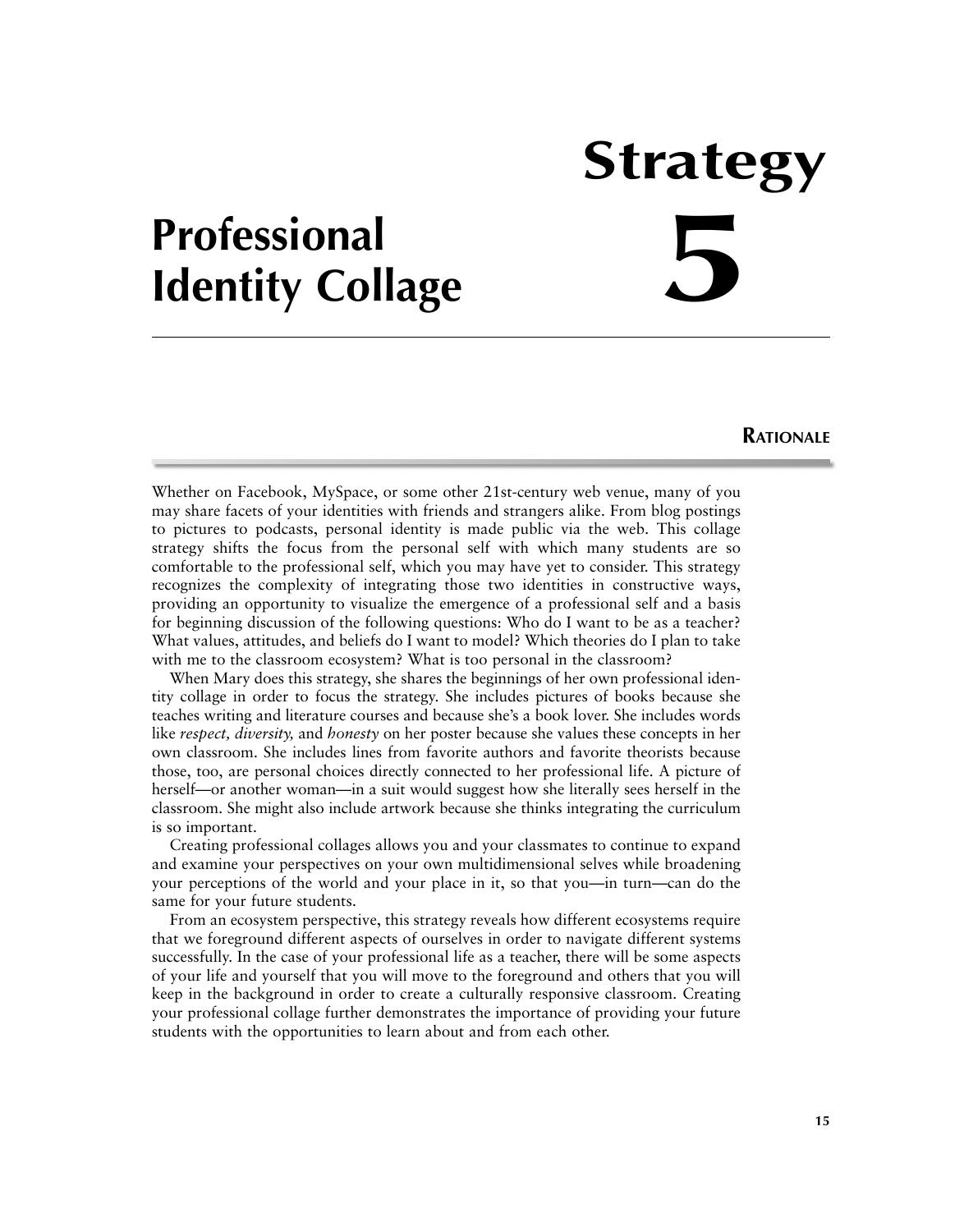#### **NOTE TO INSTRUCTOR**

You may want to check out the sample collages on the companion website: **http://www .sagepub.com/buckelew**.

#### **MATERIALS**

Poster board, magazines, glue sticks, markers,  $3 \times 5$  index cards. If technology is available, you may want to create a computer-generated collage rather than a paper poster and save it to a DVD so that you can share it with your classmates. See **http:// www.sagepub.com/buckelew**, noted above, for student samples.

- 1. Brainstorm a list of anything that you think might in some way inform your professional teaching life. For example, a student might list his love of music and its connection to his teaching life. Other possibilities might include quotations that will inspire your teaching life; the names of educational theorists or content-area gurus; as well as the values, attitudes, and beliefs that you will take to your classroom ecosystem.
- 2. Find pictures, symbols, words, or quotations that will convey your professional self to your classmates in a colorful and artistic manner.
- 3. Create your professional collage on poster board or on the computer (DVD).
- 4. Exchange your collage with a classmate. Interpret your classmate's collage. On the  $3 \times 5$  card, write your interpretation or understanding of your partner's professional self.
- 5. Share your interpretations and your explanations. Discuss commonalities and differences in how you see your professional selves.
- 6. Display collages. Place around the room.
- 7. Whole-class discussion: Discuss anything you noticed.
- 8. Place collage in your professional portfolio.